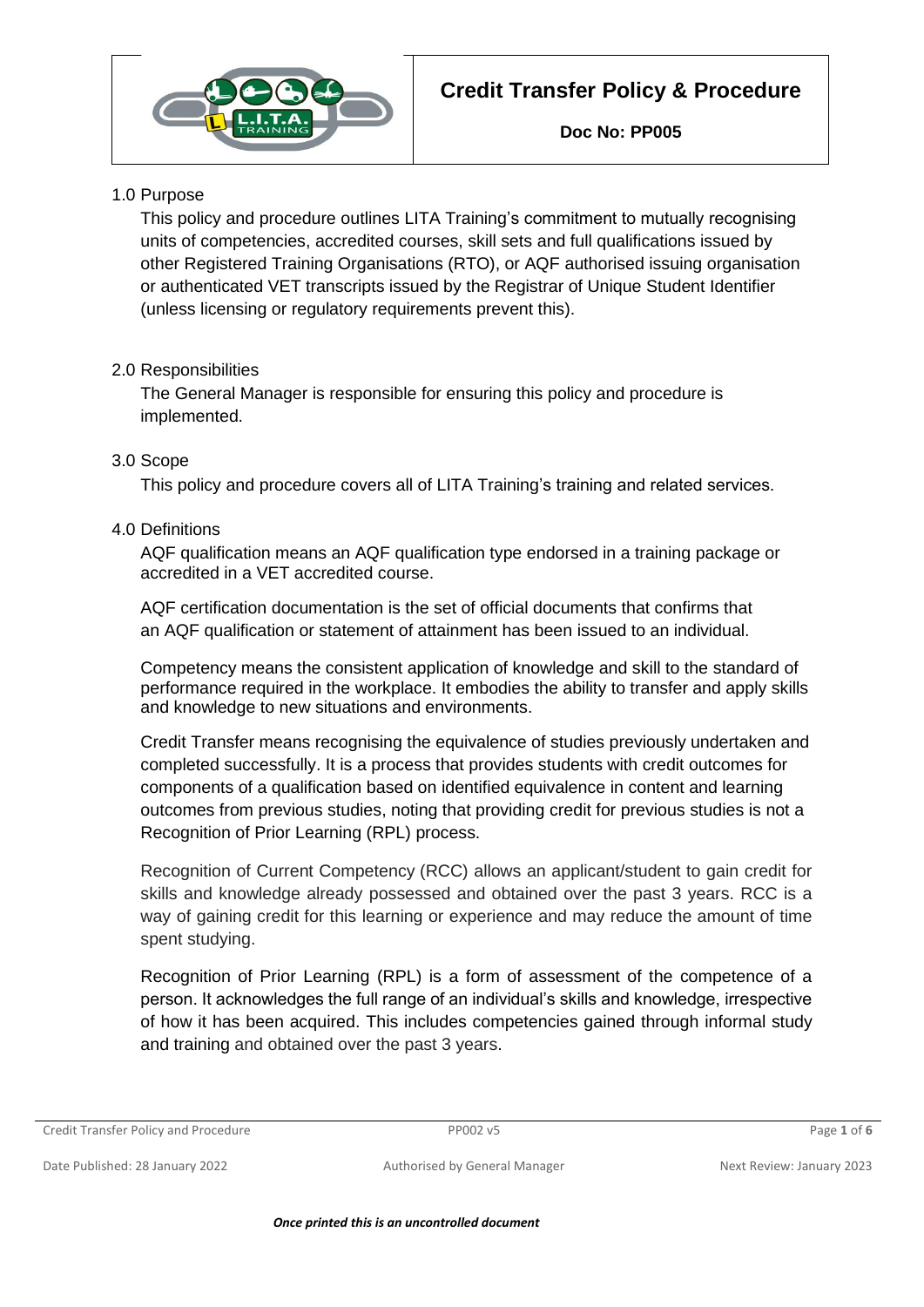

### 5.0 Policy

Under the Standards for RTO (2015), LITA Training must accept and provide credit to students for units of competency and/or modules issued by any other RTO or AQF authorised issuing organisation or authenticated VET transcripts issued by the Registrar of Unique Student Identifier (unless licensing or regulatory requirements prevent this).

LITA Training recognises Qualifications and Statements of Attainment issued by any other RTO and communicates this recognition through its information provided to potential and enrolling students through its application and enrolment processes as well as in its *Student Handbook*. This may also include credit transfer based on formal learning that is outside the AQF framework.

Where an applicant holds a current licence as specified below, Credit Transfer (CT) will also be granted for the following units of competency:

- TLILIC2016 Licence to drive heavy vehicle
- TLILIC3017 Licence to drive heavy combination vehicle
- TLILIC3018 Licence to drive multi-combination vehicle

A student shall not be required to repeat training and assessment in a unit or module that they have already been assessed as competent as long as the units of competency are a direct transfer ('like for like') and fit with the training package rules for the qualification in which the student is enrolling.

It is LITA Training's policy that any participant who wishes to apply for Credit Transfer may do so, using the LITA Training *Credit Transfer/RPL/RCC Application Form* and all requests will be considered.

- 5.1 For units that are granted Credit Transfer
	- The student is exempt from having to complete those units.
	- The units will contribute to the student's eligibility to obtain their full qualification.
	- Credit transfers can generally only be processed when an official Statement of Attainment or Record of Results OR a current vehicle licence is produced as proof that the relevant units of competency have been attained from an RTO or the SA licencing authority.
- 5.2 Potential/Enrolling Students
	- All new students will be informed of the availability of Credit Transfer and the evidence requirements prior to commencement of training.
	- If a student indicates on their *Application and Enrolment Form* or to an LITA Training representative that they would like to apply for a Credit Transfer – they will then be provided with the *Credit Transfer/RPL/RCC Application Form* which the student must sign and return with supporting documents.

Credit Transfer Policy and Procedure **PP002 v5** PP002 v5 Page 2 of 6

Date Published: 28 January 2022 **Authorised by General Manager** Next Review: January 2023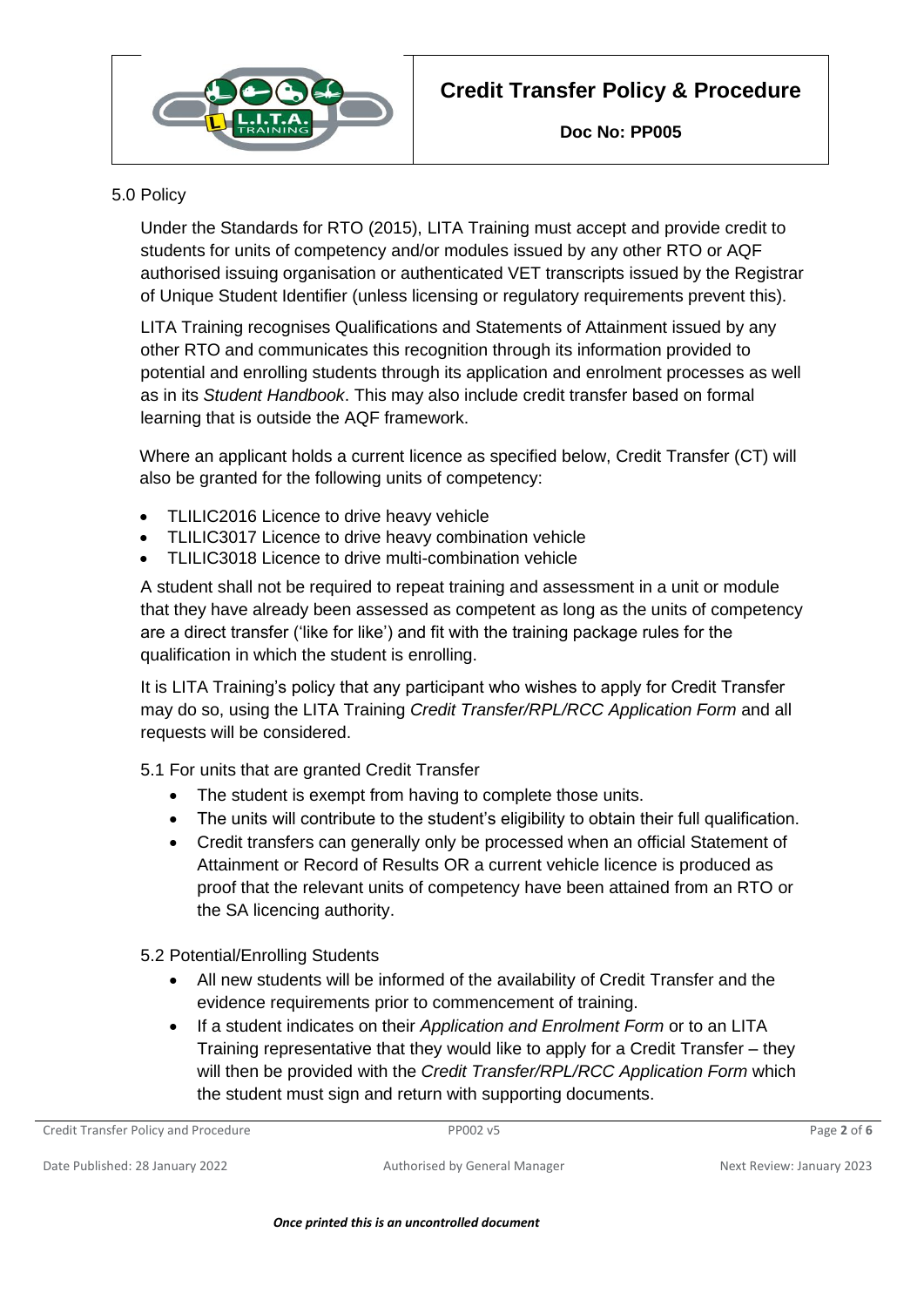

- Each application will be assessed on its own merits and in accordance with LITA Training's *Fair Treatment and Equal Benefits & Opportunities Policy*.
- If a participant is ineligible, LITA Training will provide advice about Recognition of Prior Learning (RPL) and Recognition of Current Competency (RCC).
- All units of competency which have been granted under the rules of Credit Transfer will be identified as such on the participant's academic record in LITA Training's student management system and all documentation including the *Application Form* and all copies of certified originals and supplementary evidence will be stored in the student file.
- 5.3 Subsequent to Enrolment
	- A student who is studying another course at the time of their enrolment or commences another course subsequent to their enrolment and may become eligible for a CT for any common units after commencement of their course with LITA Training. In these circumstances, LITA Training will process a CT application providing the unit/s have not already been delivered and assessed as competent by LITA Training.

There is no student incurred cost associated with Credit Transfer.

6.0 Procedure

Applications for credit transfer will normally be assessed within three working days where there are current precedents. A longer period may be required if a new assessment is required, particularly at peak admission and enrolment times and students will be advised should this be the case.

- 6.1 Awareness and Application Process
	- The applicant/student will indicate on their *Application & Enrolment Form* that they wish to seek Credit Transfer at the time of enrolment.
	- LITA Training staff will provide them with the *Credit Transfer/RPL/RCC Application Form*.
	- The applicant/student will return the *Credit Transfer/RPL/RCC Application Form* within 7 days together with a certified copy of their Statement of Results or Record of Results **and/or** current vehicle licence (dependent of the unit of competency) which in the case of awards, must show:
		- o issuing RTO Individual units (including codes and full titles);
		- o issued date.

6.2 Approval/Non-Approval Process

- The General Manager will check the relevant Qualification or Training Package guide to see if the Credit Transfer application is valid.
- If there are any units deemed eligible, then the issuing RTO will be contacted to ensure that the supporting documents are genuine and accurate (including

Credit Transfer Policy and Procedure **PP002 v5** Page **3** of **6** PP002 v5

Date Published: 28 January 2022 **Authorised by General Manager** Next Review: January 2023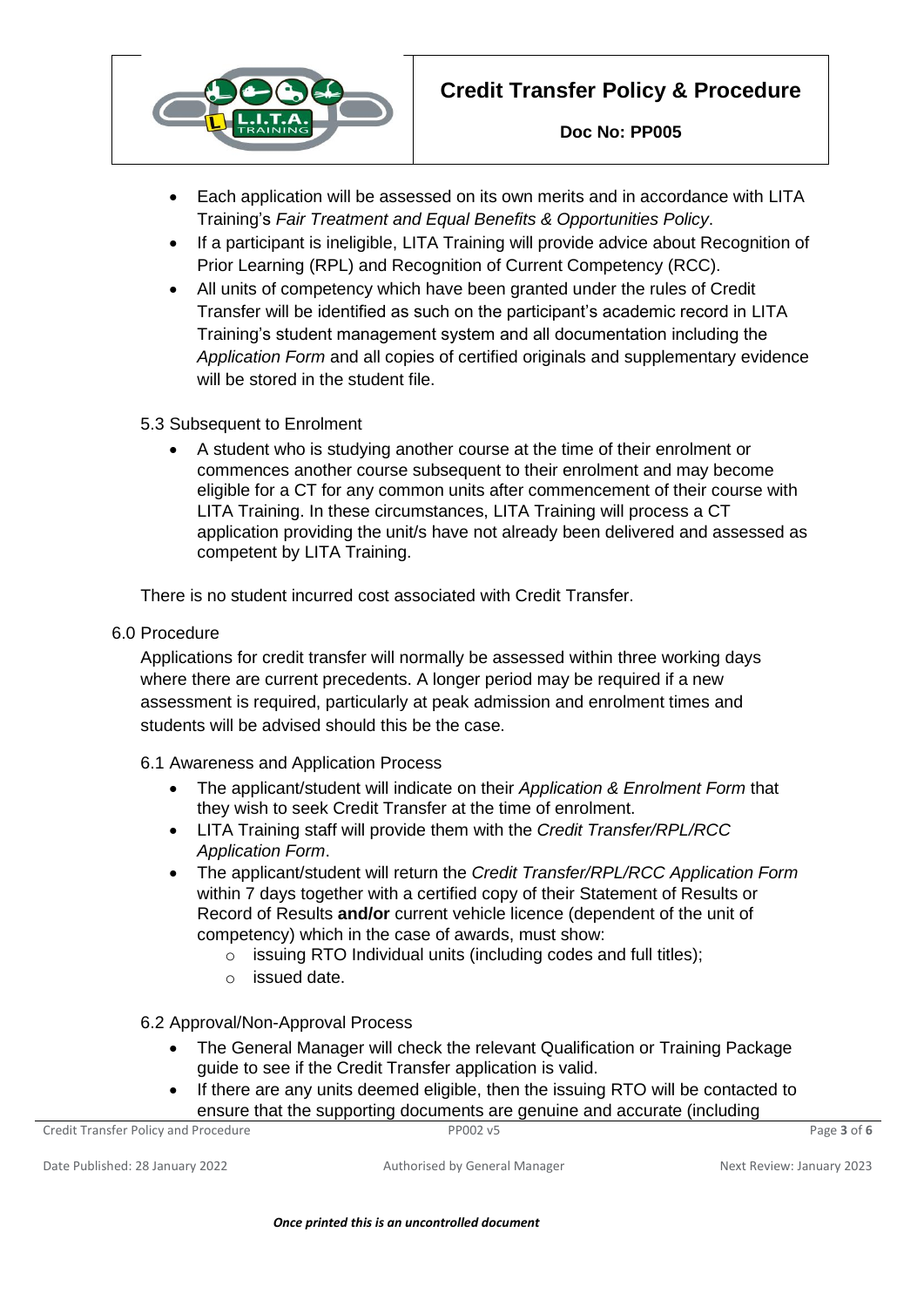# **Credit Transfer Policy & Procedure**



checking LITA Training's student management system if LITA Training issued the Statement of Results).

- The applicant/student will be informed of the outcome in writing as soon as possible and usually within 3 working days.
- The General Manager will mark the units being granted Credit Transfer accordingly in VETtrak, the student management system. The *Credit Transfer/RPL/RCC Application Form* and support documentation will be stored in the student's file.
- If the application is successful, the General Manager will also mark the eligible units accordingly on the Training Plan (if a Training Plan is a requirement of the course).
- The student's and/or third party and/or employer's invoice for the enrolment will be adjusted in line with the number of units being granted Credit Transfer –if the invoice has already been paid, LITA Training's General Manager will process a refund.
- If the application is unsuccessful, the applicant/student will be informed of the outcome immediately and should they be dissatisfied with the outcome, they may lodge an appeal in line with LITA Training's *Complaints & Appeals Policy & Procedure*.

## 6.3 Special Circumstances

- A *Credit Transfer/RPL/RCC Application Form* is not required when one of the following circumstances is applicable:
	- o If the issuing provider is no longer in existence or cannot be contacted. Training.gov.au will be checked to ensure that:
		- the issuing RTO did exist
		- the RTO did have the relevant courses and units on their scope
		- the issuing date on the certification is in line with the operating dates, and
		- contact ASQA and seek verification of the issuing of the award
	- o Where LITA Training was the issuer of the award and there is a record on VETtrak, the Student Management System.
- If a student is unable to produce a Statement of Attainment (SoA) or Record of Results within 7 days of enrolment, they must notify LITA Training otherwise it will be assumed that they do not wish to proceed with their CT application.
- if a student is later able to provide a SoA, LITA Training will consider processing the CT application providing the unit has not already been delivered and assessed as competent by LITA Training.

Credit Transfer Policy and Procedure PP002 v5 Page **4** of **6**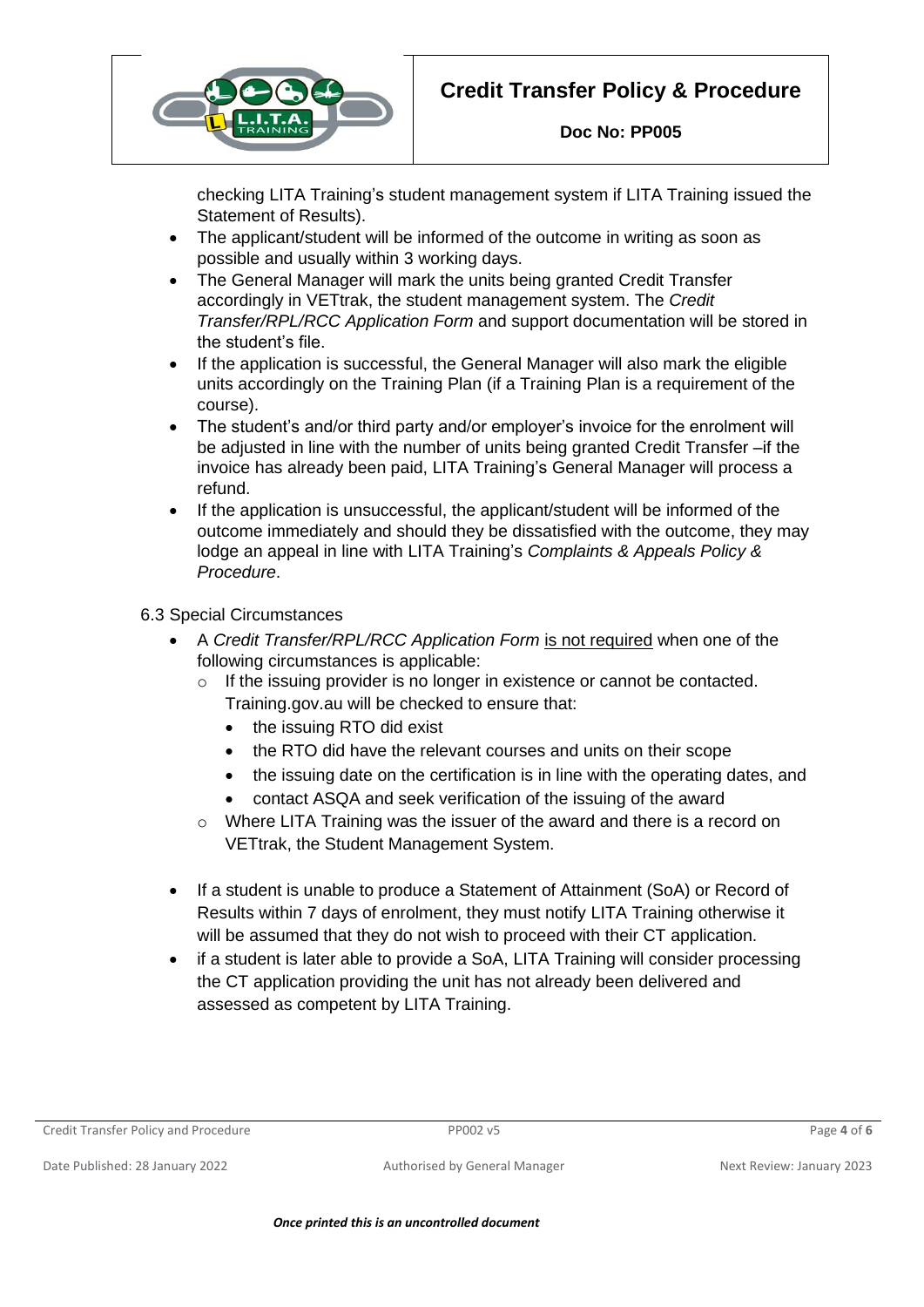

6.4 Recognition of Academic Transcripts and other academic documents

- It is noted that many TAFEs, RTOs and higher education providers do not issue to their students a VET Statement of Attainment or Record of Results and may instead issue an Academic Transcript, official letter or other academic document.
- The General Manager is consulted before granting Credit Transfer in these circumstances as Academic Transcripts (and other academic documents) often include all units attempted, and may include:
	- o Unit enrolments deemed competent
	- o Unit enrolments deemed non-competent, or
	- o Withdrawn unit enrolments (whether commenced or not commenced).
- Furthermore, Academic Transcripts and other academic documents may include codes and/or terminology specific to the issuing institute (eg. non-AVETMISS unit outcome codes and descriptions).
- It is not LITA Training's intention to disadvantage students in these circumstances, therefore, LITA Training will:
	- $\circ$  request the student obtain a VET Statement of Attainment from the issuing institution or
	- o request the student obtain a code key on official letterhead or print out of a webpage outlining the codes used from the issuing organisation (if this is not stipulated on the transcript)
	- o check against the student's educational history, as far as USI supports the process, or
	- $\circ$  contact the issuing institute for clarification.
- The following will generally not be accepted:
	- o printouts from a Student Management System (SMS) or Learner Management System (LMS)
	- o copies of assessments or assessment cover sheets marked 'competent' or 'passed.
- 6.5 Student's Right to Appeal
- Any student potential or enrolled, may appeal any decision via LITA Training's *Complaints and Appeals* process.

#### 7.0 Forms and Records

The following forms should be used in conjunction with this procedure:

- TEMPLATE Student Handbook
- FORM Credit Transfer/RPL/RCC
- FORM Application & Enrolment
- CHECKLIST Student Induction Agenda and Checklist

Date Published: 28 January 2022 **Authorised by General Manager** Next Review: January 2023

Credit Transfer Policy and Procedure PP002 v5 Page **5** of **6**